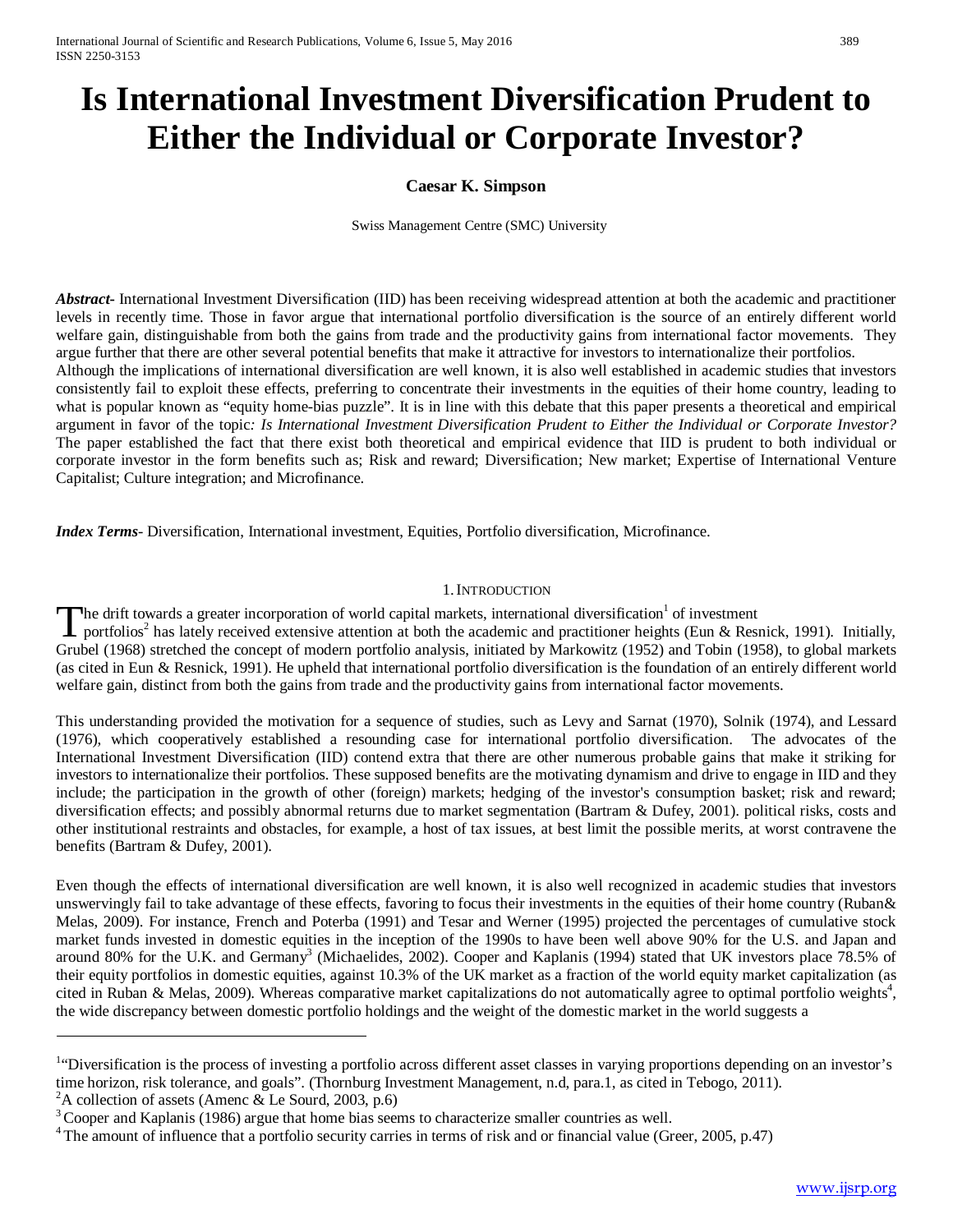diversification ineptitude. These include investor understanding and confidence for the local market on the one hand, and liability motivated investing deliberations on the other, as local assets can be a better hedge against investor liabilities than foreign assets (Ruban & Melas, 2009). This situation is popularly known as home-bias puzzle. Advocates of this reasoned that when the conditions of the real world are taken into consideration, further currency risks, political risks, costs and other institutional restraints and obstacles, for example, a host of tax issues, at best limit the possible merits, at worst contravene the benefits (Bartram & Dufey, 2001).

Nevertheless, the debate for international investment persist quite commanding: chances for real economic growth will vary among countries; diverse jurisdictions will follow dissimilar routes with respect to their social, economic, and political development (Bartram & Dufey, 2001).

This paper therefore presents a theoretical and empirical argument in favour of the topic*: Is International Investment Diversification Prudent to Either the Individual or Corporate Investor?* The rest of the paper proceeds as follows: Section1.1: History; Section 1.2: Current State; Section 1.3: Environmental Statement, Section 2: Discussion of the fact and issues; Section 3: Analysis of the facts and issues, Section 4: Conclusion; and Section 5: Recommendations

#### 1.1 HISTORY

A comparison of the historical returns between on S&P 500 and MSCI EAFE Indexes as illustrated in Appendix 1 shows the international equities from the US perspective on the EAFE outperformed the domestic US equities on the S&P 500 from 1969 until they are caught and outperformed by the latter from the late 1990s until 2001 (Olma et al., 2004, as cited in Obiri, 2011). The increase in US Holdings<sup>5</sup> of foreign stock in the late 1990s can therefore be attributed to the historical performance of foreign stock prior to the late 1990s. This is due to the fact that investment decision making is usually based upon the historical performance of stocks (Bartram et al, 2001, as cited in Obiri, 2011). However, this is not always a good indicator of future stock performance as the better performance of the EAFE<sup>6</sup> from 1985 to 1991 in relation to the S&P 500; was not repeated in 1998 (Olma et al, 2004, as cited in Obiri, 2011). Empirical evidence shows that between 1973 and 2003 gains such as the USD\$ 3-year annual return of 24.08% was posted by the MSCI EAFE against MSCI USA's 16.16% as well as the MSCI Emerging Markets annual return of 38.7% which was 20% better than the USA index (Strauss, 2005, as cited by Obiri, 2011).

Burtless (2006) evaluated alternative international investment strategies using historical annual return data covering the period from 1927 through 2005, the longest span of time for which comparable return data are available for a large sample of countries. In addition to the United States, his sample of countries includes Australia, Canada, France, Germany, Italy, Japan, and the United Kingdom. Measured in U.S. dollars, the market capitalization of companies traded in the stock markets of these eight countries accounts for about 84% of total world stock market. The result shows sizable differences in real returns across countries. One dollar invested in the Australian stock market in January 1927 would have yielded almost \$280 to an Australian investor who survived to January 2006, whereas one lira invested in the Italian stock market in 1927 would have produced only 10.6 lira for an Italian investor in 2006. Investors in all countries have experienced periods in which equity returns were persistently above- or below-average. The persistence of equity returns is especially notable in Japan. Japanese investors enjoyed an extraordinary 15% annualized rate of return on equities between 1948 and 1989.

Holding shares in multinational companies (MNC) appears to provide an attractive and cost efficient vehicle for international portfolio diversification, because large MNC's are expected to benefit from financial economies of scale (Wright and McCarthy 2002). The results of Mikhail and Shawky's (1979) research provide evidence for the benefits of investing in MNC's. In their study, the average level of returns from their sample group of 30 MNC's is higher on both an absolute and a risk-adjusted basis than the aggregate return on the S&P 500 index<sup>7</sup> (Gupta, 2006). It is also argued that since differences exist in levels of economic growth and timing of business cycles among various countries, international portfolio diversification can be used as a means of reducing risk. In fact, the 1990s witnessed an explosion of international portfolio investment, especially among emerging markets. Mutual fund<sup>8</sup> companies such as Janus and Templeton achieved phenomenal rates of return on their investments during the mid to late 1990s. It should be made clear that while performances of these mutual funds over the long haul vary, it is still true that diversification reduces risk at a given level of return (Yavas, 2007). A simple analysis of data by Yavas (2007) indicates that during the study period (January 1999 to February 2002), the Unidirectional Moving Correlation Coefficients (UMCC) of  $NIK_t$  and  $DAX_t$  are not significantly different from zero (Appendix 3). In plain terms, Japanese and German markets are not correlated. The implication is that both Japanese and German investors can realize diversification benefits by investing in each other's' markets. The study also showed that the UMCC of Japan and the U.S. is likewise insignificant, implying that the American and Japanese investors may lower investment risk by investing in each other's markets (Yavas, 2007).

<sup>5.</sup> Appendix 2

<sup>6</sup> Append 1

 $7$  Standard & Poor's 500 Index

 $8$  A mutual fund is a pool of investors' funds used as a financial instrument for investing in securities such as bonds, shares etc. (Jacobs, 2001. p1). Mutual funds are managed by a specialist investment management company (Jacobs, 2001, p.1)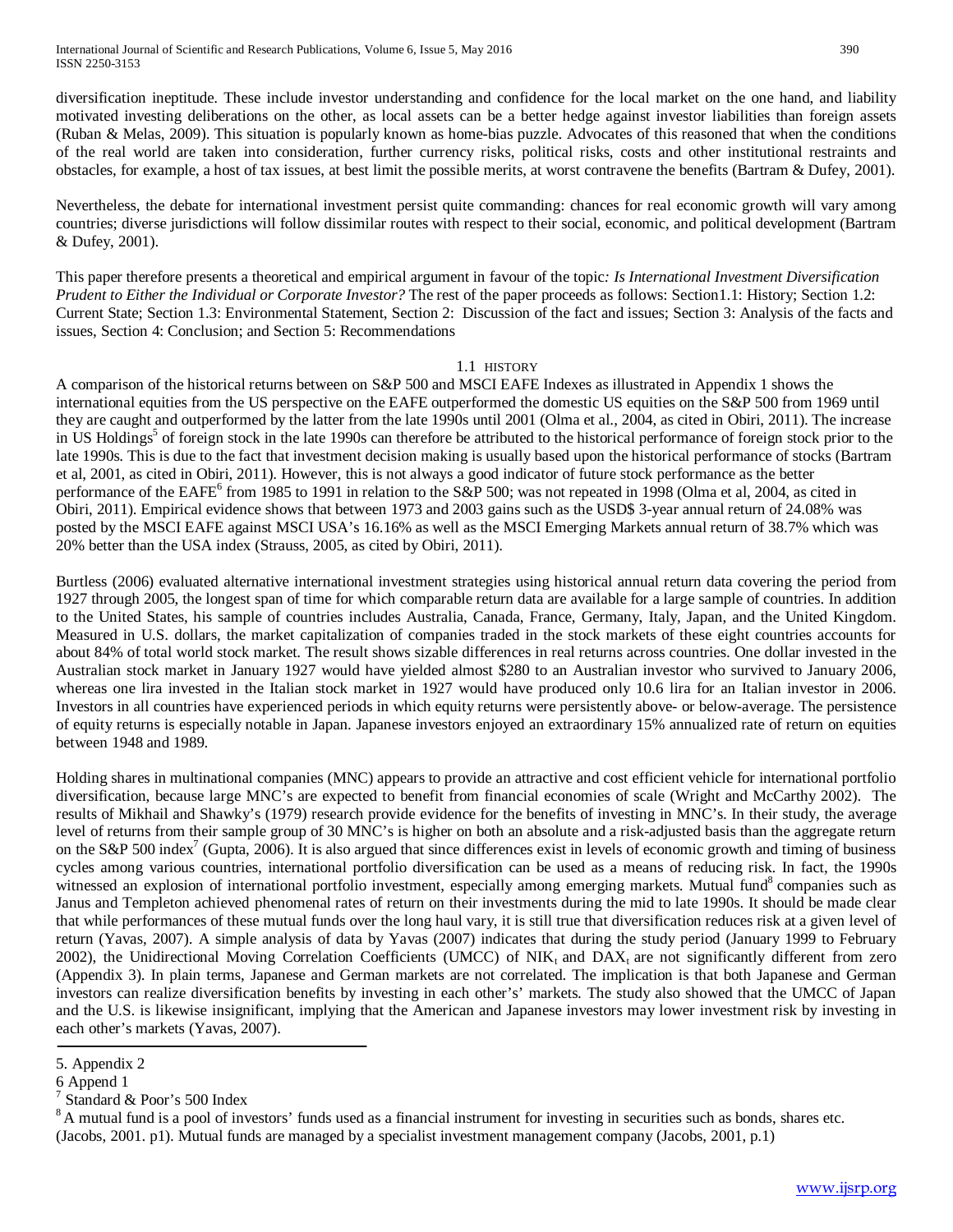### 1.2 CURRENT STATE

Notwithstanding the historical benefits of the International Investment Diversification, recent evidence shows that these benefits are decreasing over time as a result of increased integration of global financial markets (Chiou, 2009; Driessen & Laeven, 2007; Errunza, Hogan, & Hung, 1999; Longin & Solnik, 1995, as cited in Jiang, Ma and An, n.d). You and Daigler (2010) further demonstrate that the correlations among international markets vary substantially and exhibit a positive trend over time in their sample period, leading to a reduced benefit from international diversification. Emerging markets<sup> $\bar{9}$ </sup> are typically more volatile<sup>10</sup>, less liquid, and less informational-efficient than developed markets, and there are many structural and institutional differences, as well (as cited in Jiang, Ma & An, n.d). Harvey (1995) illustrates that including securities in emerging markets helps reduce total portfolio risk by 6% for US investors as a result of the low correlation between emerging and developed markets (Jiang, Ma and An, n.d). Li, Sarkar, and Wang (2003) and Phylaktis and Ravazzaolo (2005) also evaluated the diversification benefits brought about by emerging markets and share a similar view.

On the contrary, De Roon, Nijman, and Werker (2001) argue that high transaction costs and short-selling constraints in emerging markets can easily erase these diversification benefits (as cited in Jiang, Ma & An, n.d). Driessen and Laeven (2007) explored diversification benefits from the perspective of a local investor, and found that investing abroad is particularly advantageous for investors in developing countries, and that most of these benefits are obtained from investing outside the home country region (as cited in Jiang, Ma and An, n.d). Chiou (2008) shows that investors in East Asia and Latin America benefit more from international diversification even when various constraints are considered. In recent years, the UK has seen a major shift towards global investing, either through separate UK and global ex UK mandates, or one mandate embracing both elements. There is evidence that many UK plan sponsors have reduced their domestic equity allocations to 50-60%, from a previous typical domestic allocation in excess of 70% (Motyl & Sweeting 2007, as cited in Ruban & Melas, 2009). In 2001, China was welcomed into the World Trade Organisation (WTO) and since then her economy had been growing at an accelerated rate as foreign direct investment started pouring into the country. That is, by joining the WTO China was able to give impetus to the economic reforms that begun in 1978 hence Chinese investors have been able to invest overseas and realize tremendous economic benefits through diversification (Jiang, Ma & An, n.d). All of the major U.S. indices ended the year 2006 having logged double-digit gains. However, even though Standard & Poor's 500 index turned in a 13.6 percent performance, an investor would have done better had he or she ventured outside the U.S. Using averages, domestic stock funds gained 12.6 percent in 2006 compared to 25.5 percent for international stock funds (Yavas, 2007). Not surprisingly, Charles Schwab, a leading U.S. - based broker<sup>11</sup>, recommends that its customers rebalance their portfolios in favor of foreign equities (Yavas, 2007). Sonders (2006) asserted that many other financial advisors are also advising their clients to consider investment opportunities in overseas markets. While these recommendations by brokers may be specific to the current market conditions, globalization aided by advances in communication technology, abolition of capital and exchange controls, and deregulation in recent years, seem to have increased access to foreign markets.

## 1.3 ENVIRONMENTAL STATEMENT

Previous research on socially responsible investment (SRI)<sup>12</sup> dates back to the work of Moskowitz (1972), (Lobe, Oithmeier & Walkshäusl, 2009). Since then, much research has been undertaken concerning the performance of ethical investing. Early studies for the UK simply compare the performance of SRI investment funds to common benchmarks. However, no matter what benchmark is used, a broad market index (Luther et al., 1992) or a small company index (Luther et al., 1994), no definitive out- or underperformance is found (Lobe, Oithmeier and Walkshäusl, 2009). Hamilton et al. (1993) investigated the performance of SRI funds in comparison to a randomly selected sample of non-SRI funds for the U.S. market. They found that the performance of socially responsible funds is not statistically different from the performance of conventional funds (Lobe, Oithmeier and Walkshäusl, 2009). More advanced studies on the performance of SRI funds apply a so called *matched pair approach*, which means that an SRI fund is matched to a conventional fund with similar characteristics, e.g. investment universe, fund size, and fund age<sup>13</sup> (Lobe, Oithmeier and Walkshäusl, 2009). Socially responsible mutual funds in particular have experienced considerable growth over the last decade (Lobe, Oithmeier and Walkshäusl, 2009). According to the Social Investment Forum (2007), the number of funds rose to 260 alone in the United States, whereas in 2007 approximately 11 percent of the total assets under management were involved in socially related investing (Lobe, Oithmeier and Walkshäusl, 2009). The scope of this investment approach therefore varies from an investment in ethically classified companies, e.g. environment friendly, charitable giving or profit sharing firms (*positive definition*), to the method

<sup>&</sup>lt;sup>9</sup> Emerging markets are nations with social or business activity in the process of rapid [growth](http://en.wikipedia.org/wiki/Economic_growth) and [industrialization](http://en.wikipedia.org/wiki/Industrialization) (Yavas, 2007)<br><sup>10</sup> A measure for variation of price of a financial instrument over time<br><sup>11</sup> Individua

concerns, such as economic development, healthy environment, peace, or social justice (Haigh and Hazelton (2004).

<sup>&</sup>lt;sup>13</sup> The aim of this approach is to appropriately consider management and transaction costs for the SRI fund and the conventional fund that serves as a benchmark.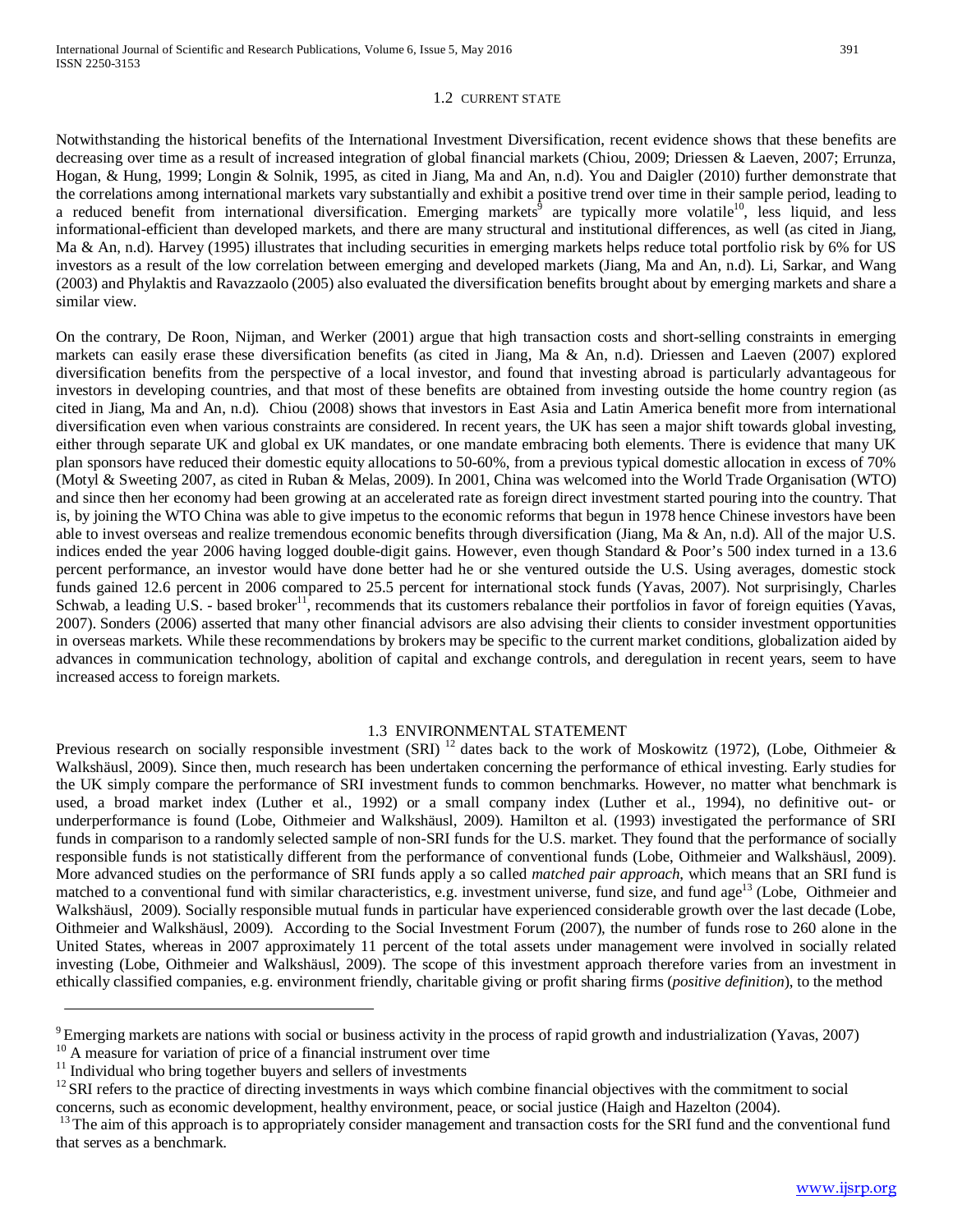of avoiding investments in unethical or sinful businesses by imposing constraints based on ethical principles (*negative definition*). Recently, several studies (Bauer et al., 2005; Derwall et al., 2005; Geczy et al., 2005) applied multi-factor models<sup>14</sup>, as proposed by Fama and French (1993) and Carhart (1997) to evaluate the performance of SRI funds. Using an international sample of German, UK, and U.S. ethical investment funds, Bauer et al. (2005) found no evidence of significant differences in risk-adjusted returns between ethical and conventional funds (Lobe, Oithmeier & Walkshäusl, 2009).

In contrast, Derwall et al.'s (2005) study revealed an outperformance for an SRI constrained portfolio (Lobe, Oithmeier & Walkshäusl, 2009). Based on eco-efficiency scores, they construct two portfolios with high-ranked and low ranked companies. They found a significant and persistent outperformance for the high- ranked portfolio, suggesting an *Eco-Efficiency Premium Puzzle* in the U.S. stock market. Chia et al. (2009) support the findings of Derwall et al. (2005), employing a sample of international renewable energy stocks. They concluded that a statistically significant *green factor* seems to have emerged in recent years (Lobe, Oithmeier & Walkshäusl, 2009). Despite the recent discovery of an ecological premium, the vast majority of studies have not detected a significant gap between social and conventional fund performance. Two well-known theories in the finance literature, the Capital Asset Pricing Model (CAPM)<sup>15</sup> and the Modern Portfolio Theory (MPT), suggest that individual and institutional investors should hold a welldiversified

### 2.DISCUSSION OF THE FACTS AND ISSUES

#### 2.1 Risk and Reward.

International Investment Diversification (IID) allows investors to reduce the total risk of the portfolio, while offering additional profit (reward) potential (Burtless, 2006). By expanding the investment opportunity set, international diversification helps to improve the risk adjusted performance of a portfolio (Yavas, 2007). An institutional investor can achieve a well-diversified portfolio because the amount of funds in the portfolio is large enough for in-house diversification. Individual investors with limited wealth will have to find another way that does not require substantial funds to diversify their portfolios (Yavas, 2007). Mutual funds offer a quick and relatively inexpensive way to diversify for small investors and others. It is also argued that since differences exist in levels of economic growth and timing of business cycles among various countries, international portfolio diversification can be used as a means of reducing risk (Yavas, 2007). In fact, the 1990s witnessed an explosion of international portfolio investment, especially among emerging markets. Mutual fund companies such as Janus and Templeton achieved phenomenal rates of return on their investments during the mid to late 1990s. It should be made clear that while performances of these mutual funds over the long haul vary, it is still true that diversification reduces risk at a given level of return. Despite the fact that Exchange rate risk poses a threat to international investing where risk averse investors are concerned (Michaelides, 2002), it may be hedged<sup>16</sup> for major currencies by selling futures or forward currency contracts, etc.

Adding foreign bonds in a global asset allocation can be attractive from a risk-return viewpoint because of their low correlation with domestic bond<sup>17</sup> and stock investments (Yavas, 2007). Empirical study (Hansson et al, 2009) revealed that when emerging market debt and corporate bonds are incorporated into internationally diversified government bond portfolios; the diversification benefits of the latter are not significant. However, if corporate bonds are currency hedged, then they offer significant benefits while emerging market debt provides returns that are worthwhile to a developed market investor

For international diversification to benefit companies and individuals, it is worthwhile that foreign investments be considered over a wider time horizon (Tebogo, 2011). This is because value adding activities are likely to bring visible returns over a longer term rather than a shorter term period, since wealth created can be measured by the present value of future returns over the life of a portfolio of investments. Furthermore, a UK perspective shows that, international investing over the last decade or so has provided higher returns and lower risk; where the investment has been over one year, three years, five years or ten years (Ruban et al., 2009) (see Appendix 4). A drop in pound Sterling (GBP) against MSCI World<sup>18</sup> local international currencies could have contributed to the lower level of returns (see Appendix 5).

 $14$  Multi-factor models provide important insights into the investment style of SRI funds by measuring the exposure to pricing risk factors, such as size, value and momentum.

<sup>&</sup>lt;sup>15</sup> CAPM is an arithmetic tool that is used to determine the prices of securities in a country's financial market (Bartram et al, 2006)<br><sup>16</sup> Currency hedging is an important dimension of international investing. For a co

<sup>(2009).&</sup>lt;br> $^{17}$  A security representing the debt of the company or government issuing it.

<sup>&</sup>lt;sup>18</sup> MSCI World is a [stock market index.](http://en.wikipedia.org/wiki/Stock_market_index) It is maintained by [MSCI Inc.,](http://en.wikipedia.org/wiki/MSCI_Inc.) formerly Morgan Stanley Capital International, and is often used as a common benchmark for 'world' or 'global' [stock funds](http://en.wikipedia.org/wiki/Stock_fund)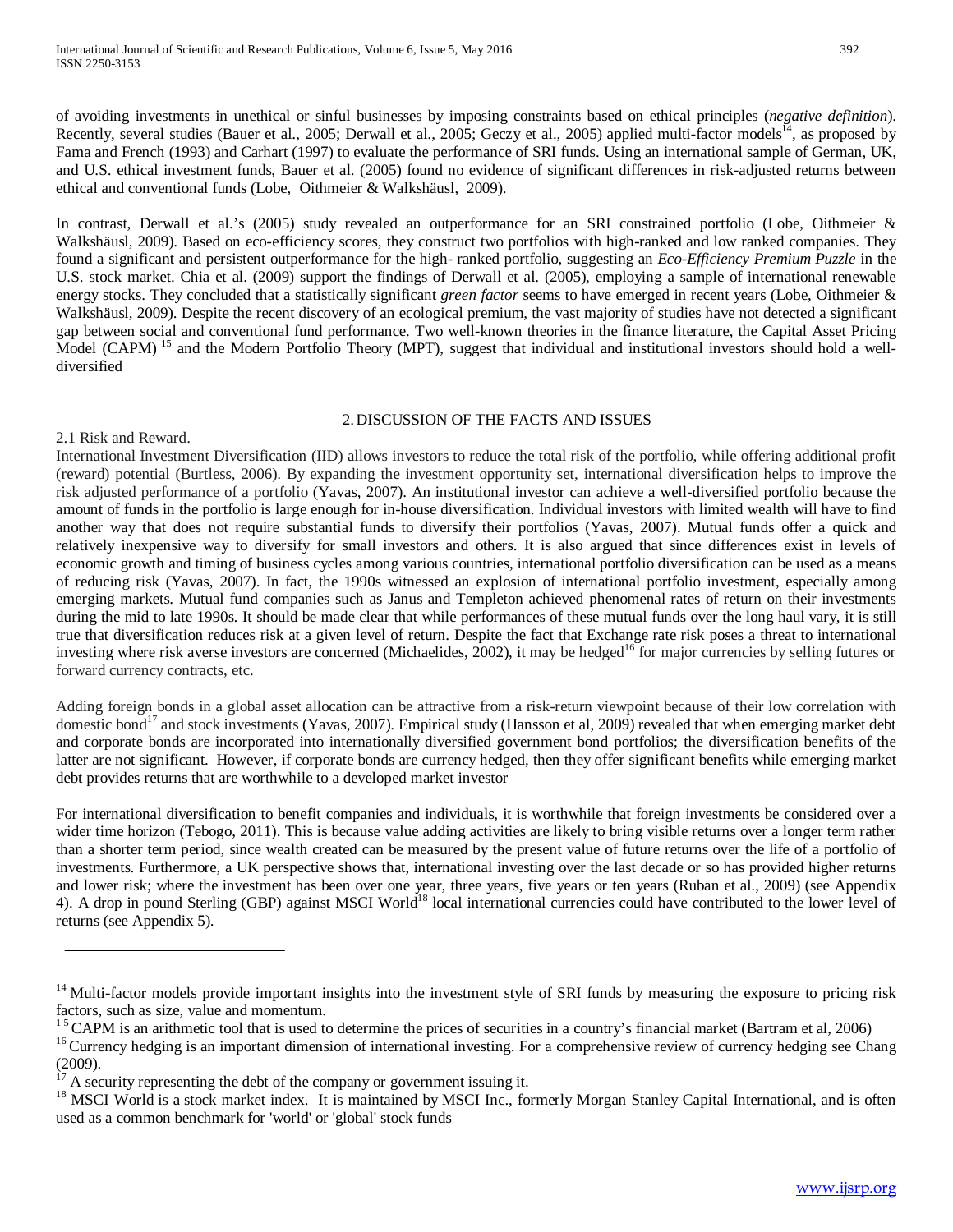Schindler (2009) presented empirical evidence to show that in the real estate business there tend to be a lower correlation between domestic real estate indices and those of foreign markets. From an investor's point of view this is good news, as it means that when one market is performing poorly the other will be bullish. Schindler further advised that in the real estate market there is little benefit to be gained from investing all resources in the same domestic real estate market, which have been found to have a higher positive correlation.

## 2.2 Diversification

Investors are increasingly taking a global outlook when it comes to investment decisions, rather than being confined to domestic markets. Straus (2005) reported that as of August 2005 \$84 billion was invested in international and global funds as opposed to \$83 billion invested in the domestic US market, a situation that some experts considered to be a healthy shift towards global portfolio diversification. However, it is important that companies should not be chasing financial performance, without careful analysis of all the relevant economic indicators. Commentators, especially in the US, argue that some international markets investors often chase are actually riskier than domestic markets. Straus, however, further indicated that in recent years international and overseas markets have been outpacing the US domestic market, a situation that should ideally motivate US based investors to go global.

#### 2.3 New Market

Economies of scale<sup>19</sup> are often cited as some of the benefits of internationalization of business operations. (Tebogo, 2011). That is, companies are able to sell in new markets leading to growth in the number of consumers. With an increase in the number of consumers it is possible to mass produce in order to meet the increased demand, which makes it possible for fixed costs to be covered by a larger volume of production. Effectively, the increase in production results in economies of scale since the unit cost of production is lowered; enabling investors to compete on the basis of cost (Tebogo, 2011).

## 2.4 Expertise of International Venture Capitalists

International venture capitalists<sup>20</sup> often have expertise that can be transferred to local companies in areas such as "providing product market support, professionalizing firm management, setting effective incentive schemes, and monitoring firm management..." (Chemmanur, Hull & Krishnan, 2010, pp. 2). However, they may face problems understanding local conditions, which may not be ideal for a successful business operation. The problems are often exacerbated when the entrepreneur and the venture capitalists are distantly located, implying that the venture is not in a position to monitor the progress of the projects well. Under such situations, it might not be very beneficial for the venture to team up with local entrepreneurs. This, therefore, tends to support those propagating regionalism as opposed to internationalization since geographic distance makes it difficult for benefits to be realized by local entrepreneurs; notwithstanding the fact that investing individuals and companies might still benefit financially (Tebogo, 2011).

#### 2.5 Culture Integration

International investors need to come to terms with cultural differences, especially where companies or individuals have to move across continents. This situation, therefore, calls for diversity management, for effective management of investments. Diversity management has been credited with providing an enabling environment for employees to achieve their objectives in line with those of their employing organisations, leading to congruency (Groschl, 2009) and avoiding dysfunctional decision making. Despite the benefits of diversity management in increasing productivity, quality improvement, creativity and other positive developments the author noted that most companies researched tended to adopt diversity management as a way of avoiding discrimination charges. A typical example of an industry where diversity management is very evident is the hospitality industry. Groschl (2009) noted that in the case of the hospitality industry, diversity management has become a necessity because hotels operate in various countries, with different cultures.

#### 2.6 Microfinance

International investors can benefit from microfinance<sup>21</sup> in their well-diversified portfolio, even if short-sales restrictions are taken into account (Galema et al., 2009). Especially when microfinance is seen as part of the bond share of this portfolio, investing in MFIs seems to be an attractive investment. In fact, many institutional investors invest in microfinance by means of a fixed income investment. Equity finance still constitutes a minor part of microfinance funding (Galema et al., 2009). Microfinance can provide an attractive investment opportunity EVEN if investors are only interested in risk and return. If it is taken into account that microfinance also has a social aim, and if this is valued by investors, investing in microfinance even becomes more attractive.

 $19$  Economies of scale are the cost advantages that enterprises obtain due to size, with cost per unit of output generally decreasing with increasing scale as fixed costs are spread out over more units of output (Tebogo,

<sup>&</sup>lt;sup>20</sup> People or organisations that provide [financial capital](http://en.wikipedia.org/wiki/Financial_capital) to early-stage, high-potential, high risk, [growth](http://en.wikipedia.org/wiki/Growth_investing) [startup companies](http://en.wikipedia.org/wiki/Startup_company)  $^{21}$ The supply of financial services to individuals and families on low income (Ledgerwood

that have political stability, steady legal structures and respect private asset contracts (Carolan et al., 2008); is known as microfinance.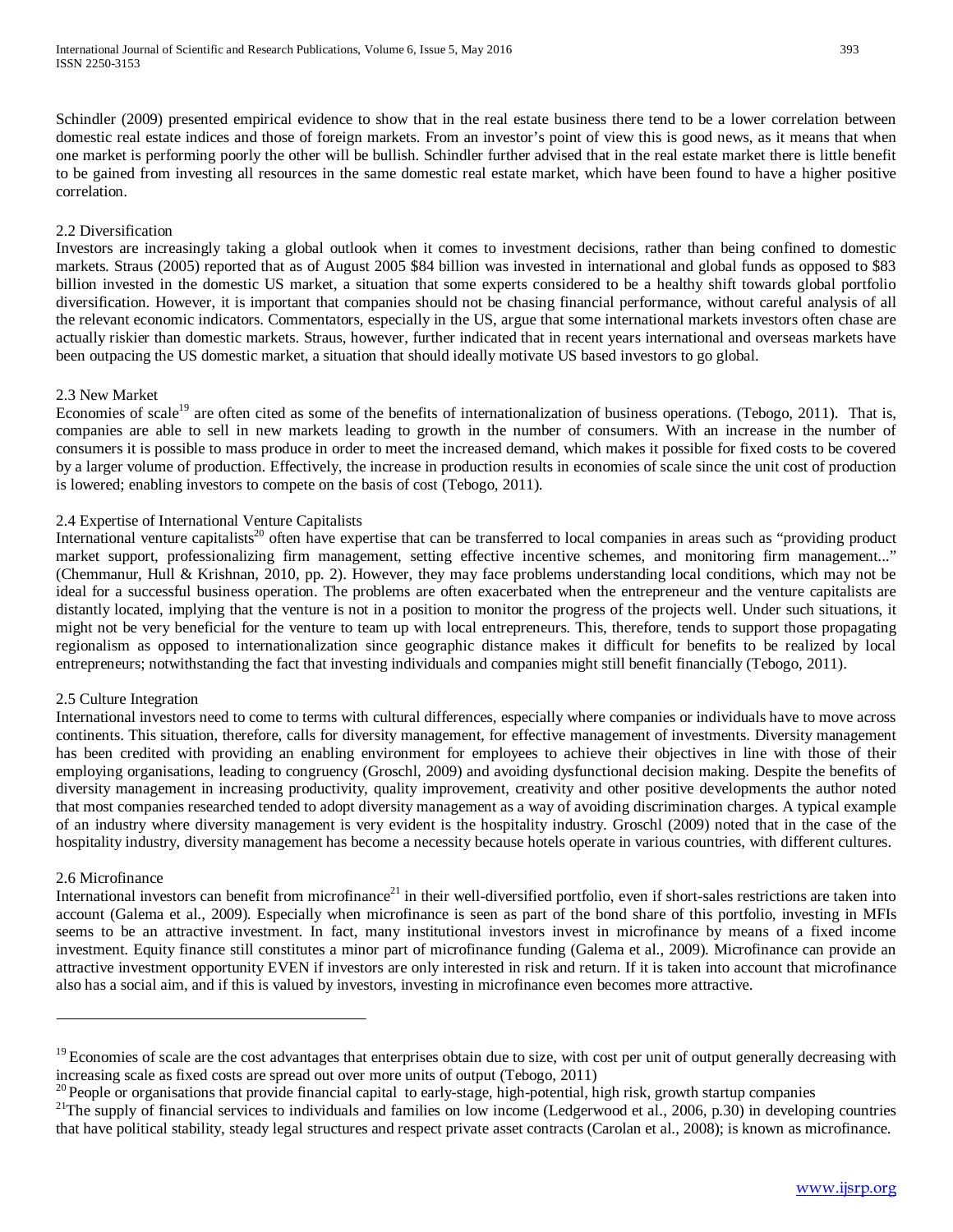However, Galema et al.,'s (2009) analysis also indicates that it is more attractive for microfinance investors to invest in Latin America than in Africa. These investors are also more likely to invest in microfinance banks than in  $NGOs<sup>22</sup>$ . Moreover, the analysis suggests that it is especially attractive to add MFIs to the debt part of the portfolio.

### 3. ANALYSIS OF THE FACTS AND ISSUES

## 3.1 Risk and Reward

Burtless (2006) illustrated that depending on the level of risk and return subsisting in an overseas portfolio of investment, it should be possible for investors to realize a higher level of return with a lesser amount of risk than is possible in the domestic market- for stocks consisting entirely of domestic assets. Despite the expected higher returns through diversification, Burtless (2006) posits that factors such as extended low performance of foreign markets could lower returns for investors especially those who are looking towards building their retirement assets. In addition, the other factor that could affect performance is the relatively low strength of some foreign currencies, especially when compared to the US dollar. Burtless (2006) specifically argues that were workers with foreign investments to retire at a time when the US dollar has and is significantly appreciating, or when foreign markets have been going through an extended period of poor performance that could adversely impact financial results on investments

The objective of any investment action is to attain the highest possible return for the lowest possible risk (Obiri, 2011). However, there are a lot of factors to consider in order for this objective to be achieved. This applies to all types of investors –individuals or organisations whether they are risk averse or not because even the most risk averse investor wishes to maximise return within a certain boundary of risk. It is therefore crucial to investors that their portfolios are mean-variance<sup>23</sup> efficient (Bartram & Dufey, 2001). Additionally, as illustrated in Appendix 6, a portfolio must be optimal in terms of matching risk to return (Bartram et al., 2001). As such, for the highest possible return, a given amount of risk is involved and vice versa and this is possible when combining international stocks and bonds in a portfolio (Bartram et al., 2001).

Also, international investment diversifications are not only subject to exchange risk and political risk<sup>24</sup>, but there are many institutional constraints and barriers, significant among them a complexity of tax issues. These constraints, while being reduced by technology and policy, international investors must manage to overcome these barriers in an effective manner (Bartram & Dufey, 2001).

## 3.2 Diversification

Globalization, as characterized by the movement of goods, services, capital and other factors, has provided an impetus for international investment. This phenomenon is taking place even where investors are not keen on international diversification, and in some cases happens without the knowledge of investors. This is because a company based locally could either be foreign or domestic, and if it is listed on a stock market and one invests in it that inevitably means that diversification on an international level would have taken place (Tebogo, 2011)

## 3.3 New Market

Improvements in technology, communication and transportation have resulted in the flourishing of globalized trade, as well as international trade. These developments have led to an increase in demand for financial products, in view of relaxation of capital and exchange controls, as well as liberalized financial markets<sup>25</sup>. As such, investors are able to seek opportunities for investments in other regions making it easier for international diversification. In addition, emerging countries are becoming appealing to international investors, as they become increasingly accessible due to improvements in telecommunications and transportation systems (Tebogo, 2011).

## 3.4 Expertise of International Venture capitalists

Globalization, as characterized by the movement of goods, services, capital and other factors, has led to removal of numerous physical barriers to international investing providing an impetus for international investment. These developments have for example the relaxation of capital and exchange controls, as well as liberalized financial markets is leading increase in demand for investment opportunities by Venture Capitalist outside their home countries (Chiang & Lo, 2007; Tebogo, 2011).

<sup>&</sup>lt;sup>22</sup> Non-Governmental Organisations<br><sup>23</sup>A portfolio that has the highest potential return for a stated amount of risk (Choudhury et al., 2011).<br><sup>24</sup> Political risk is based upon country factors such as government stabilit

an economy (Brink, 2004, p.62).  $^{25}$  Relaxation of previous government restrictions, usually in such areas of social and economic policy. In some contexts this process or concept is often, but not always, referred to as [deregulation](http://en.wikipedia.org/wiki/Deregulation) (Sullivan & Sheffrin, 2002).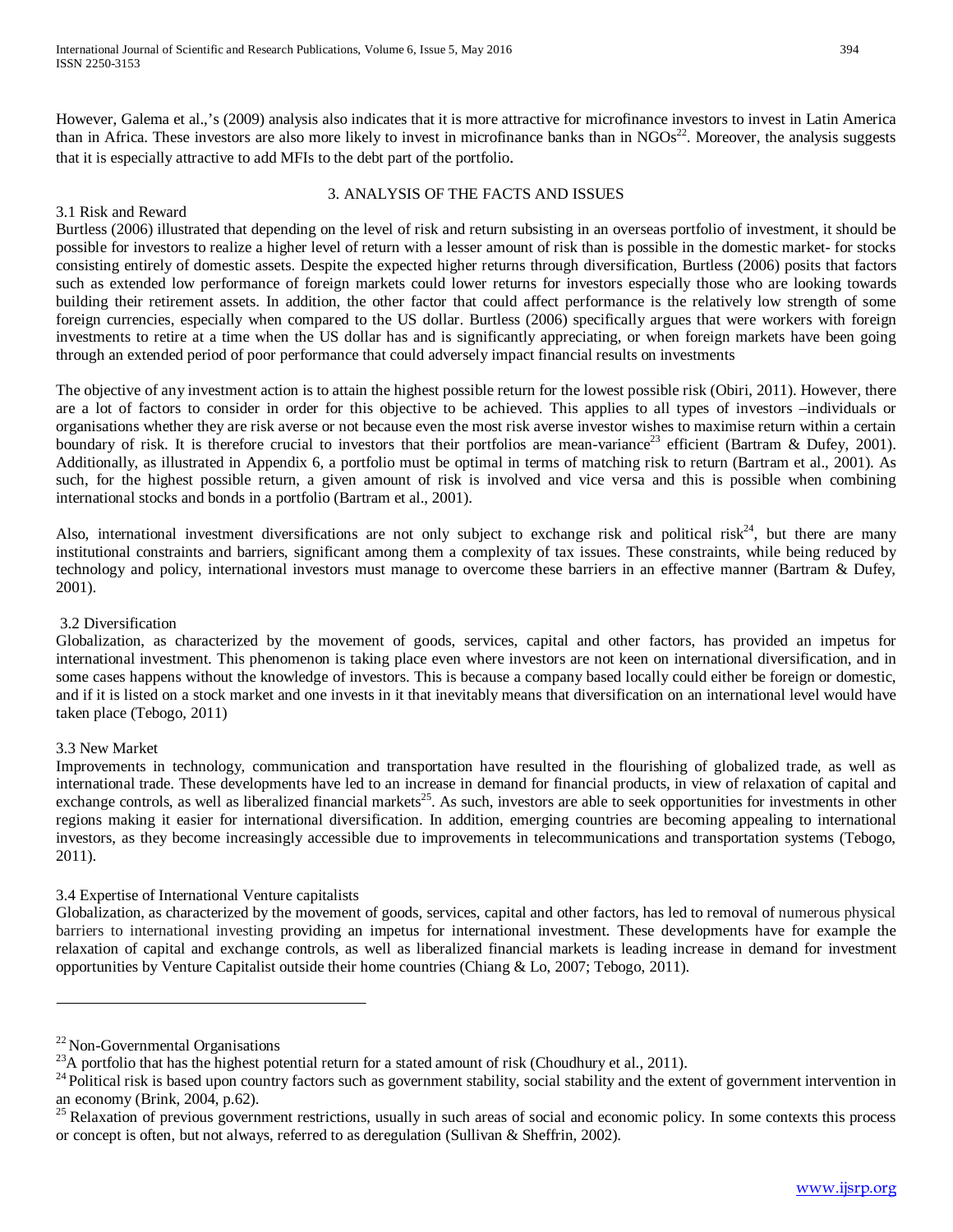#### 3.5 Culture Integration

There are arguments in some quarters that regionalism, rather than internationalization is more important in driving economic development and bringing wealth to corporations and individuals. The contention is that companies normally expand into neighboring states before going international, due to similarities in culture and geographic proximity (Akhter & Beno, 2011).

### 3.6 Microfinance

Another benefit of international diversification is being witnessed in the area of micro finance. (Tebogo, 2011) Historically, micro finance institutions have been playing a crucial role in the provision of finance to poor residents, especially in developing countries. These micro finance institutions have been instrumental in providing the requisite working capital for small businesses. In addition, a number of microfinance institutions were dependent on donations from private and public organisations, as well as aid agencies. In a number of instances this type of assistance was inadequate, for them to provide the necessary assistance. The landscape is, however, changing as international commercial banks are beginning to reach other parts of the world like never before to provide finance needed by microfinance institutions (Galema et. al., 2009). This illustrates the positive influence international diversification has on global economic development and the potential benefits that could accrue to small investors.

## 4.CONCLUSION

While some controversy exists among investment professionals regarding the benefits and costs of International Investment Diversification, there are therefore enough empirical evidences that both individual and corporate international investors can participate in the growth of other countries, hedge their consumption basket against exchange rate risk, realize diversification effects and take advantage of market segmentation on a global scale (Bartram & Dufey, 2001; Ruban & Melas, 2009; Burtless, 2006; Driessen & Laeven, 2007; etc.)

There is agreement that international equity portfolio diversification recommendations are based on the existence of low correlations among national stock markets. International diversification will result in risk reduction for a given return as long as the correlation coefficient between the domestic and the foreign market is less than one. Lower future correlation will provide deeper risk reduction.

On the other hand, if it is true, as some recent studies have shown, that cross-country correlation is increasing, due perhaps to the growing interdependence among the international markets, then benefits of international portfolio diversification may be overstated.

## 5. RECOMMENDATIONS

Even though these advantages might appear attractive, the risks and constraints for international portfolio investment must not be overlooked. Investors must employ strategic investment techniques to ensure that they minimize risks and maximise returns. Particular caution should be given to the choice of country; choice of market; the correlation between the securities and markets chosen; optimal portfolio weights; and portfolio balance to obtain maximum diversification benefits (Bartram et al., 2001). It is crucial to ensure that portfolios are mean-variance efficient, as the portfolio components derived from this method are relatively stable (Bartram et al., 2001).

It might be most sensible for the private investor to consider investing in international mutual funds, preferably those that are linked to a world capital market index (suitable indices) (Bartram et al., 2001).

Finally, this paper recommends that, all types of investors should carefully research the stocks and markets (Wiersema et al., 2008) that they wish to invest in or ensure that they employ the services of a reputable investment management company.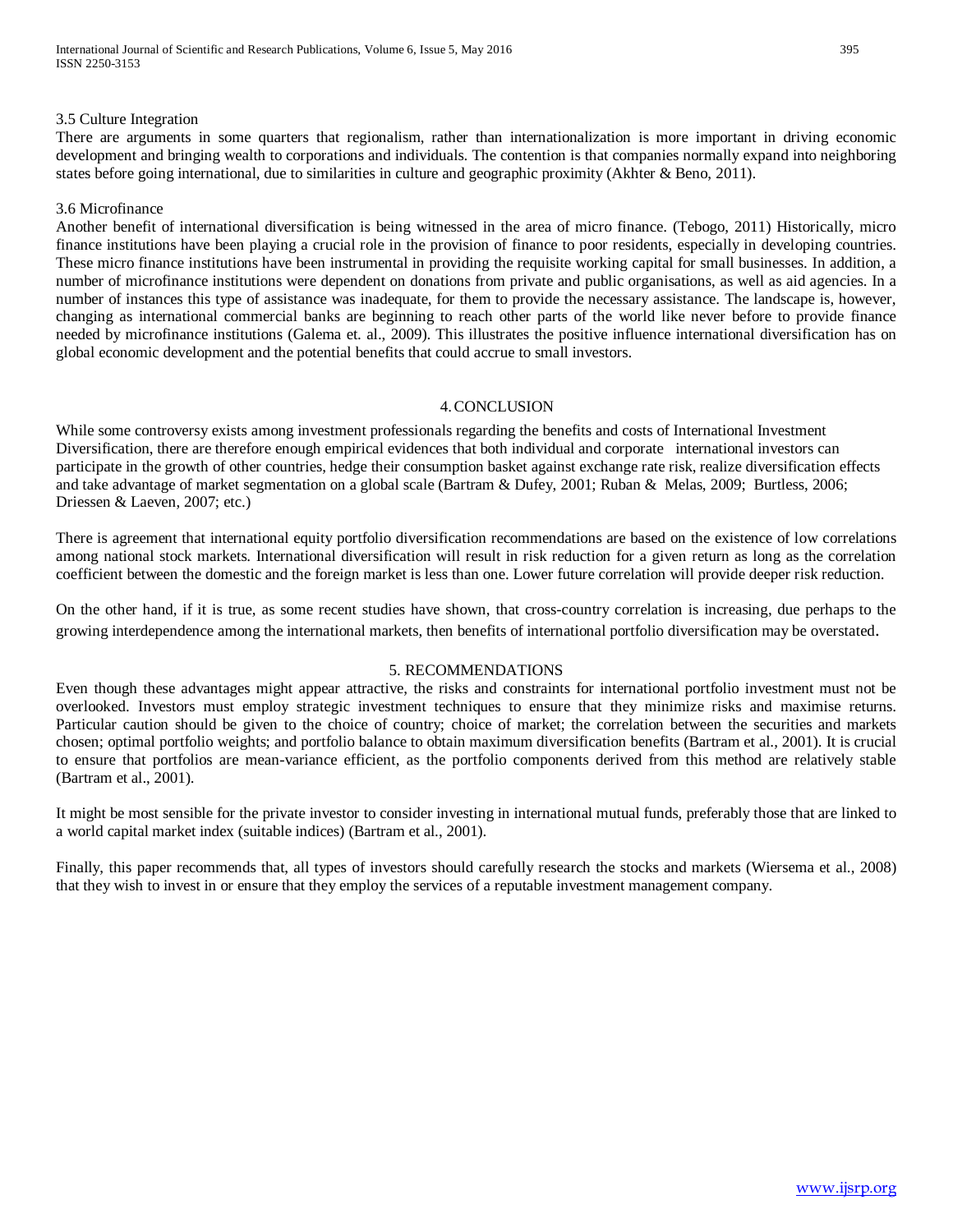## APPENDIX

## Appendix 1 – The History of International Investing



Source: Obiri (2011)

## Appendix 2 – US Holdings of Foreign Securities

(year-end 1998 and 1999, in billions of dollar)

| <b>Total Holdings of Securities</b> | 2.052.9 | 2.583.4      |
|-------------------------------------|---------|--------------|
| <b>Bonds</b>                        | 576.7   | <b>ARR 7</b> |
| Corporate Stocks                    | 1.476.2 | 2.026.6      |

Source: Obiri (2011)

## Appendix 3 - Unidirectional Cross Correlation Coefficients

| <b>Table 2: Unidirectional Cross Correlation Coefficients</b> |                                                  |                                         |  |  |  |  |  |  |
|---------------------------------------------------------------|--------------------------------------------------|-----------------------------------------|--|--|--|--|--|--|
| <b>INDICES</b>                                                | <b>Median Correlation</b><br><b>Coefficients</b> | <b>Maximum Correlation Coefficients</b> |  |  |  |  |  |  |
| NIK, & DAX,                                                   | 0.225                                            | 0.341                                   |  |  |  |  |  |  |
| $NIK_t$ & $SP_t$                                              | 0.138                                            | 0.404                                   |  |  |  |  |  |  |
| DAX <sub>1</sub> & SP <sub>1</sub>                            | $0.528***$                                       | 0.787                                   |  |  |  |  |  |  |
| $SP_{t-1}$ & NIK <sub>t</sub>                                 | $0.347**$                                        | 0.540                                   |  |  |  |  |  |  |
| $SP_{t-1}$ & DAX <sub>t</sub>                                 | 0.237                                            | 0.426                                   |  |  |  |  |  |  |
| $\mathsf{DAX}_{t-1}$ & NIK,                                   | 0.300                                            | 0.413                                   |  |  |  |  |  |  |

\*\*\* significant at α=. 05; \* \* significant at α=. 10.

 $\Box$ 

Source: Yavas (2007)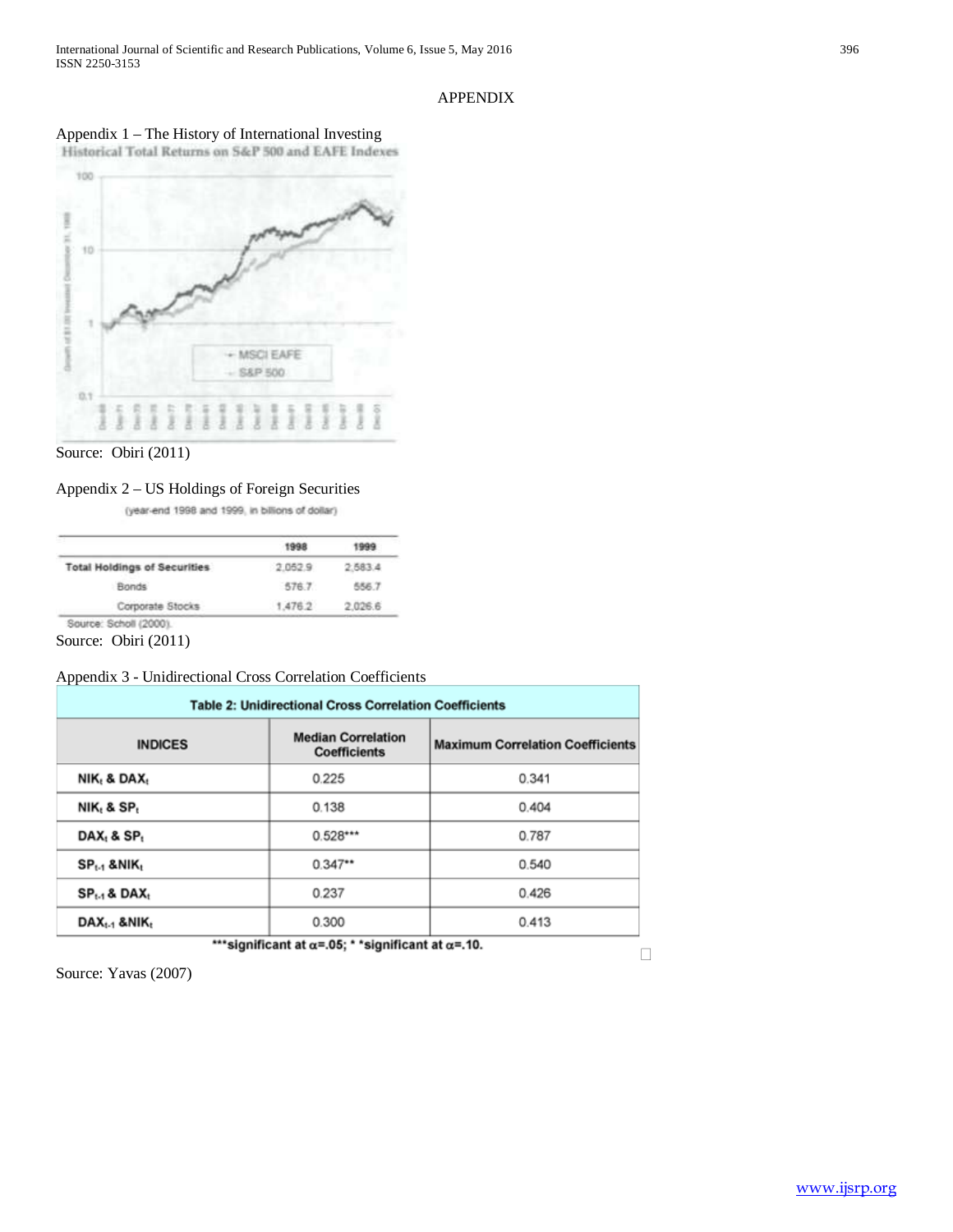|                      | 1 year               |                    | 3 years              |                    | 5 years |                               | 10 years             |                    |
|----------------------|----------------------|--------------------|----------------------|--------------------|---------|-------------------------------|----------------------|--------------------|
|                      | Annualized<br>return | Annualized<br>risk | Annualized<br>return | Annualized<br>risk | return  | Annualized Annualized<br>risk | Annualized<br>return | Annualized<br>risk |
| UK                   | $-28.78%$            | 37.49%             | $-4.87%$             | 24.27%             | 3.14%   | 19.65%                        | 0.38%                | 18.85%             |
| <b>ACWI IMI</b>      | $-24.29%$            | 30.07%             | $-4.28%$             | 20.16%             | 3.51%   | 17.20%                        | 1.79%                | 18.19%             |
| World Min Volatility | $-10.53%$            | 25.55%             | $-1.76%$             | 16.83%             | 4.06%   | 14.37%                        | 1.41%                | 13.76%             |

Source: Obiri (2011)

Appendix 5 – Currency Effect in World MSCI Index



Source: MSCI Barra

(As cited in Obiri, (2011)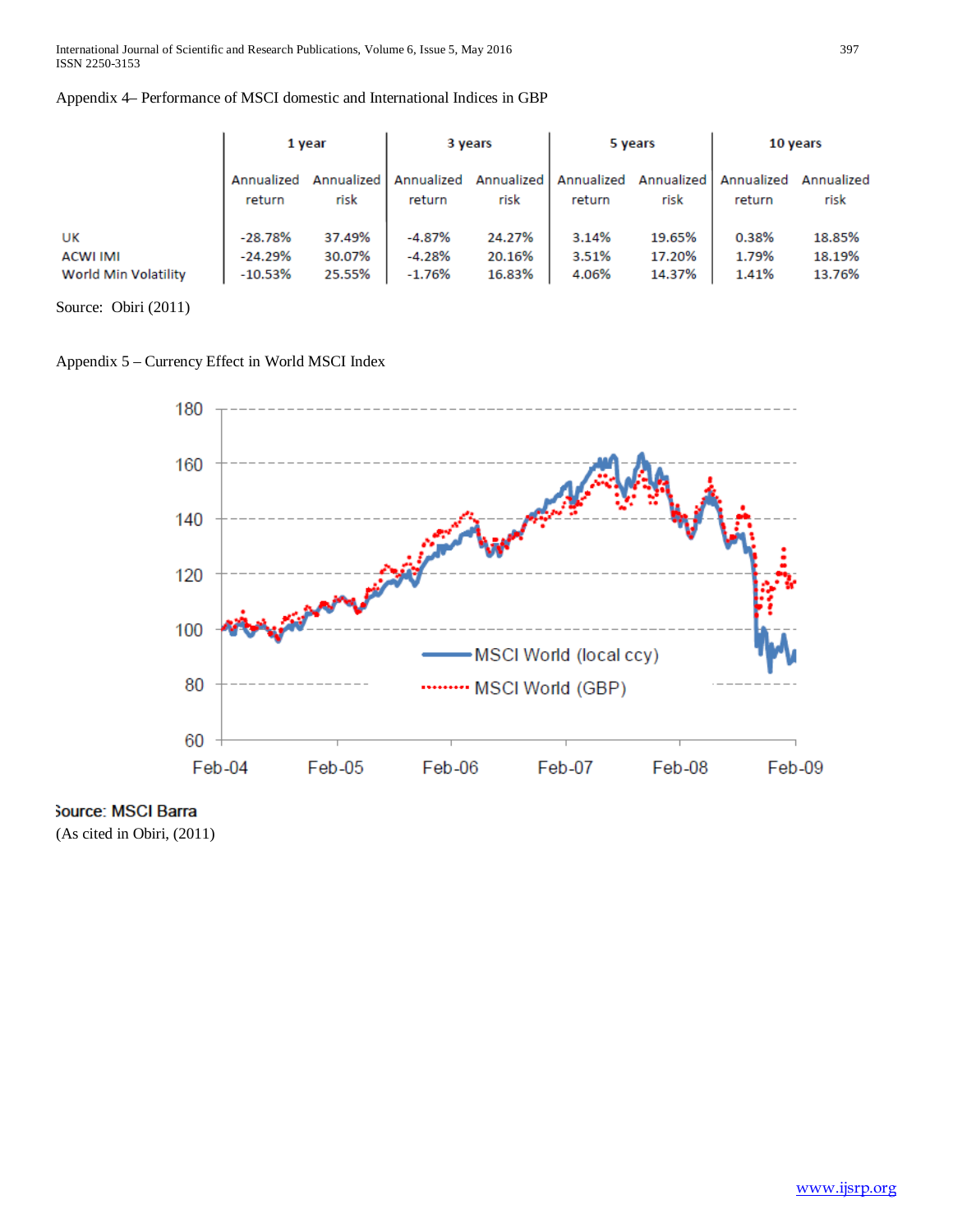International Journal of Scientific and Research Publications, Volume 6, Issue 5, May 2016 398 ISSN 2250-3153





#### ACKNOWLEDGMENT

I wish to register my profound gratitude to the Almighty God for making this possible. I also hereby wish to acknowledge the supports from my wife and children.

#### **REFERENCES**

- [1] Akhter, S.H., & Beno, C. "An Empirical Note on Regionalization and Globalization". The Multinational Business Review, 2011. vol. 19, Issue 1, pp. 26-35.
- [2] Bartram, S., M. & Dufey, G. "International Portfolio Investment: Theory, Evidence, and Institutional Framework". *Financial Markets, Institutions & Instruments*, 2001, vol. 10, issue 3, pp. 85 -155
- [3] Bauer, R.; Koedijk, K., & Otten, R. "International evidence on ethical mutual fund performance and investment style". Journal of Banking and Finance, 2005, vol. 29, issue 7, pp.1751–1767
- [4] Burtless, G. "Risk and reward of international investing for U.S. retirement savers: Historical evidence, 2006
- [5] Carhart, M.M. "On persistence in mutual fund performance". Journal of Finance, 1977, vol. 52, issue1, pp. 57–82
- [6] Chemmanur, T. J., K. Krishnan & Nandy, D. "How Does Venture Capital Financing Improve" Efficiency in Private Firm, 2010.
- [7] Chia, C.P., Goldberg, L.R., Owyong, D.T., Shepard, P., & Stoyanov, T. "Is there a green factor?" Journal of Portfolio Management, 2009, vol. 35, issue 3, pp. 34–40
- [8] Chiang, M., & Lo, C. "Are Venture Capitalist able to certify initial Public Offerings? Testing using intraday price behaviour." Investment Management and Financial Innovation, 2007, vol. 4, issue 4.
- [9] Chiou, W.P. "Who benefits more from international diversification?" Journal of International Financial Markets, Institutions & Money, 2008, vol.18, issue 5, pp. 466-482.
- [10] Chiou, W.P. "Benefits of international diversification with investment constraints: An over-time perspective" Journal of Multinational Financial Management, 2009, vol.19, issue 2, pp. 93-110.
- [11] Cooper, I. A., & Kaplanis, E. "Costs of Cross Border Investment and International Equity Market Equilibrium." In Recent Advances in Corporate Finance. Jeremy Edwards, ed. Cambridge: Cambridge University Press, 1986.
- [12] De Roon, F.A., Nijman, T.E., & Werker, B.J.M. "Testing for mean-variance spanning with short sales constraints and transaction costs: The case of emerging markets. Journal of Finance, 2001, vol. 56, issue 2, pp. 721-742.
- [13] Derwall, J., Guenster, N., Bauer, R., & Koedijk, K. "The eco– efficiency premium puzzle" Financial Analyst Journal, 2005, vol. 61, issue 2, pp. 51–63
- [14] Driessen, J., & Laeven, L. "International portfolio diversification benefits: Cross-country evidence from a local perspective" Journal of Banking and Finance, 2007, vol. 31, issue 6, pp. 1693-1712.
- [15] Errunza, V., Hogan, K., & Hung, M.-W. "Can the gains from international diversification be achieved without trading abroad?"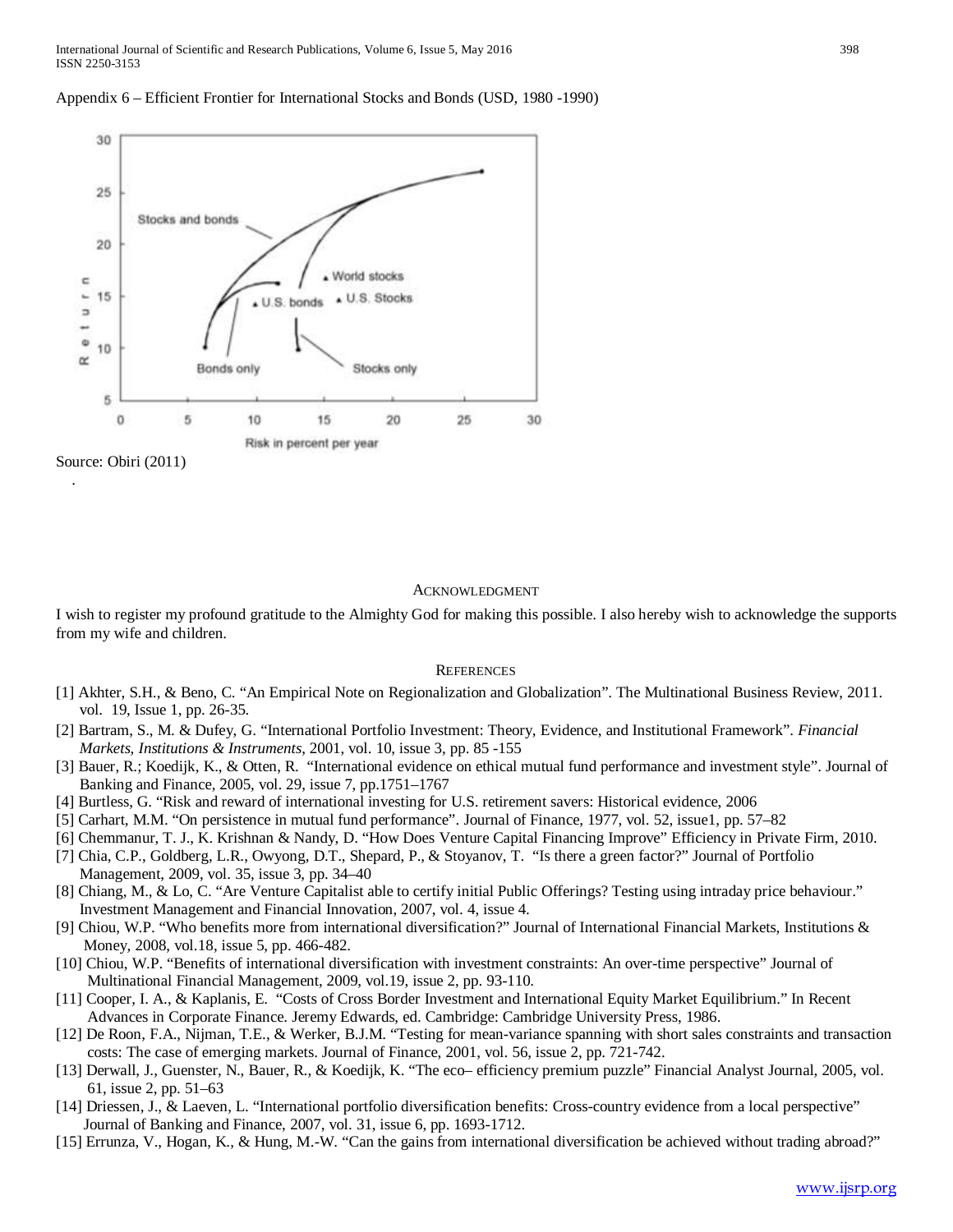Journal of Finance, 1999, vol. 54, issue 6, pp. 2075-2107.

- [16] Eun, C.S., & Resnick, B., G. "International diversification of investment portfolios: U.S. & Japanese Perspectives" 1991
- [17] Fama, E., & French, K. "Common risk factors in the returns on stocks and bonds" Journal of Financial Economics, 1993, vol. 33, issue 1, pp. 3–56
- [18] French, K. R., & Poterba, J., M. "International Diversification and International Equity Markets." American Economic Review, 1991, vol. 81, issue 2, pp. 222-26.
- [19] Geczy, C.C., Stambaugh, R.F., & Levin, D. "Investing in socially responsible mutual funds". Working Paper, 2005.
- [20] Gupta, R. "Benefits of diversification into emerging equity markets with changing correlations: An Australian perspective" International Review of Business Research Papers, 2006, vol. 2, issue 4, pp. 22-38
- [21] Grubel, H. "Internationally Diversified Portfolios: Welfare Gains and Capital Flows" American Economic Review, 1968, vol. 58, pp. 1299-1314.
- [22] Hamilton, S. Jo, H., & Statman, M. "Doing well while doing good? The investment performance of socially responsible mutual funds". Financial Analysts Journal, 1993, vol. 49, issue 6, pp. 62–66
- [23] Harvey, C.R. "Predictable risk and returns in emerging markets" Review of Financial Studies, 1995, vol. 8, issue 3, pp. 773-816
- [24] Jiang, C., Ma, Y., An, Y. "International diversification benefits: An investigation from the perspective of Chinese investors" n.d.
- [25] Kempf, A., & Osthoff, P. "The effect of socially responsible investing on portfolio performance" European Financial Management, 2007, vol. 13, issue 5, pp. 908–922
- [26] Lessard, D. "World, Country and Industry Relationships in Equity Returns: Implications for Risk Reduction through International Diversification" Financial Analysis Journal, 1976, vol. 32, pp. 2-8.
- [27] Levy, H., & Samat, M. "International Diversification of Investment Portfolios" American Economic Review, 1970, vol. 60, pp. 668-75.
- [28] Li, K., Sarkar, A., & Wang, Z. "Diversification benefits of emerging markets subject to portfolio Constraints" Journal of Empirical Finance, 2003, vol. 10, issue, 1-2, pp. 57-80.
- [29] Lobe, S., Oithmeier, S., & Walkshäusl C. "Vice vs. Virtue Investing" 2009.
- [30] Longin, F., & Solnik, B. "Is the correlation in international equity returns constant: 1960-1990" Journal of International Money and Finance, 1995, vol. 14, issue 1, pp. 3-26.
- [31] Luther, R.G., Matatko, J., & Corner, D.C. "The investment performance of UK 'ethical unit trusts'" Accounting, Auditing, and Accountability Journal, 1992, vol. 5, issue 4, pp. 57–70.
- [32] Luther, R.G.,& Matatko, J. "The performance of ethical unit trusts: Choosing an appropriate benchmark" British Accounting Review, 1994, vol. 26, issue 1, pp. 77–89.
- [33] Markowitz, H. "Portfolio Selection" Journal of Finance, 1952, vol. 7, pp. 77-91.
- [34] Michaelides, A. "International Portfolio Choice, Liquidity Constraints and the Home Equity Bias Puzzle, London School of Economics, CEPR and FMG, 2002.
- [35] Moskowitz, M.R. "Choosing socially responsible stocks" Business and Society, 1972, vol. 1, issue 1, pp. 71–75
- [36] Obiri, C. "Is International Investment Diversification prudent to either the individual or corporate investor?" 2011.
- [37] Olma, A., R. & Siegel, L., B. "A New Framework for International Investing. *Journal of Portfolio Management*, 2004, vol. 30, pp. 55 -69.
- [38] Phylaktis, K., & Ravazzaolo, F. "Stock market linkages in emerging markets: Implications for international portfolio diversification" Journal of International Financial Markets, Institutions & Money, 2005, vol. 15, issue 2, pp. 91-106.
- [39] Ruban, O., & Melas, D. "International Diversification from a UK Perspective *Exploring the Risk-Reduction Effects of Diversification for UK Investors" 2009*
- [40] Schindler, F. "Long term Benefits from Investing in International Real Estate" Discussion paper No.09-023. Centre for European Economic Research, 2009.
- [41] Solnik, B. "Why Not Diversify Internationally" Financial Analysts Journal, 1974, vol. 20, pp. 48-54.
- [42] Sonders, L. "Best Ideas for 2007 and [Beyond:](http://www.schwab.com/public/schwab/research_strategies/market_insight/investing_strategies/portfolio_planning/be_the_smart_money.html?cmsid=P-1654150&lvl1=research_strategies&lvl2=market_insight&refid=P-1058699&refpid=P-994228.) Be the Smart Money," Charles Schwab & Co., Inc. 2006.
- [43] Strauss, L., C. "Fund Buyers have taken to Globe-Trotting. *Lipper Mutual Fund Quarterly*, 2005, vol. 85, issue 41. p.3.
- [44] Tesar, L., & Werner, I. "Home Bias and High Turnover." Journal of International Money and Finance, 1995, vol.14.4, pp. 467-92.
- [45] Tobin, J. "Liquidity Preference as Behaviour towards Risk, the Review of Economic Studies" 1958, vol. 26, pp. 65-86.
- [46] Wright, A., & McCarthy, S. "Does Purchasing Stock in Australian Multinational Corporations Create International Portfolio Diversification? Multinational Business Review, Spring, 2002, pp.79-83.
- [47] Yavas, B., F. "Benefits of International Portfolio Diversification: Findings indicate that co-movements among the U.S., Germany, and Japan markets are significant, *2007, vol.* 10*, issue 2.*
- [48] You, L., & Daigler, R.T. "Is international diversification really beneficial?" Journal of Banking and Finance, 2010, vol. 34, issue 1, pp.163-173.